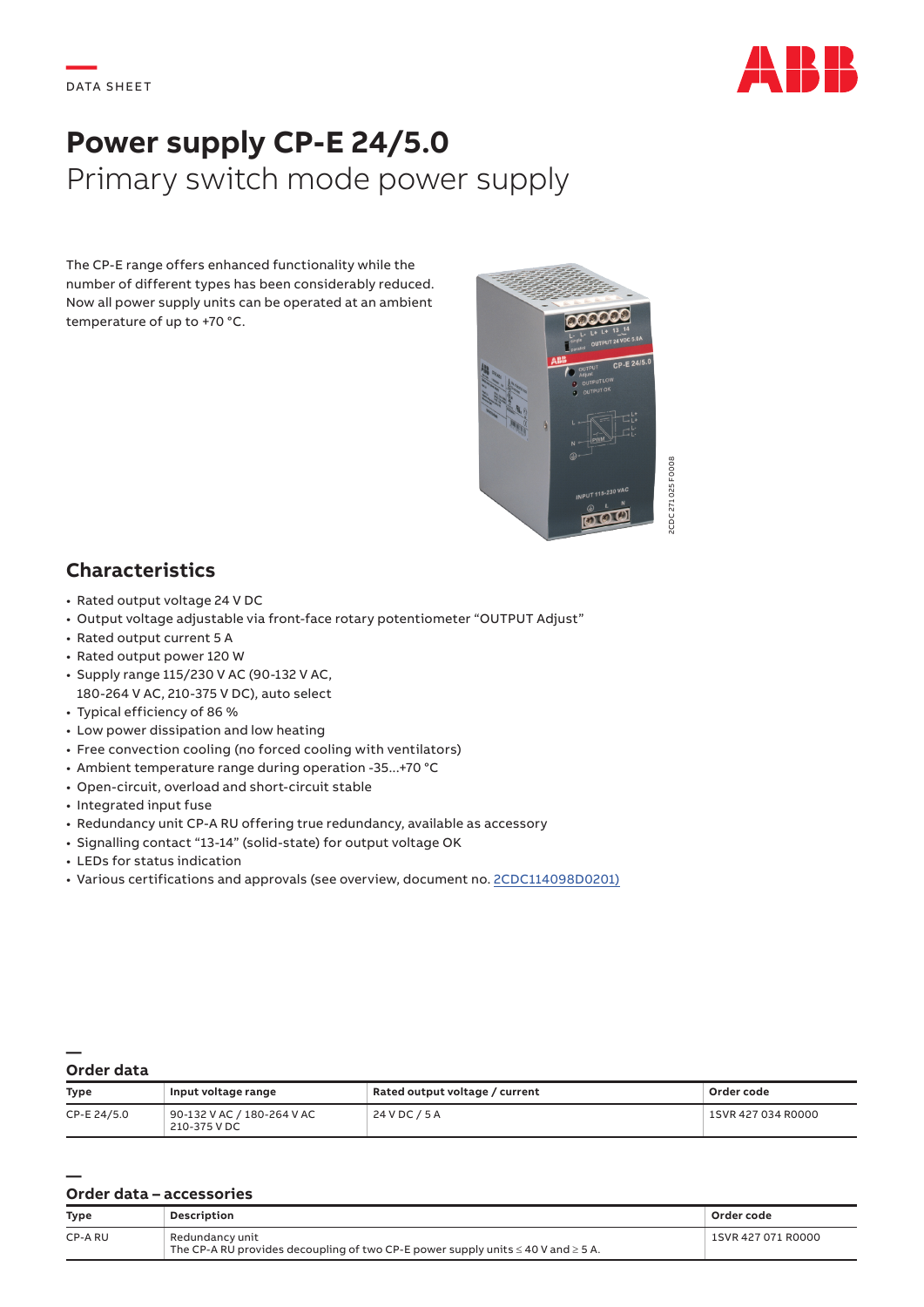## **Functions**



## **Application**

The primary switch mode power supply offers two voltage input ranges. This enables the supply with AC or DC. Furthermore it is equipped with two generous capacitors, which ensure mains buffering of at least 30 ms (at 230 V AC). That is why the devices can be used worldwide also in high fluctuating networks and battery-powered plants.

## **Operating mode**

By means of the potentiometer "OUTPUT Adjust" the output voltage can be adjusted within a range of 22.5 to 28.5 V DC. Thus, the power supply can be optimally adapted to the application, e.g. compensating the voltage drop caused by a long line length.

The green LED "OUTPUT OK" is lightening during proper operation.

The red LED "OUTPUT LOW" is lightening when the output voltage is too low.

Switch "single/parallel" for selection of single or parallel operation.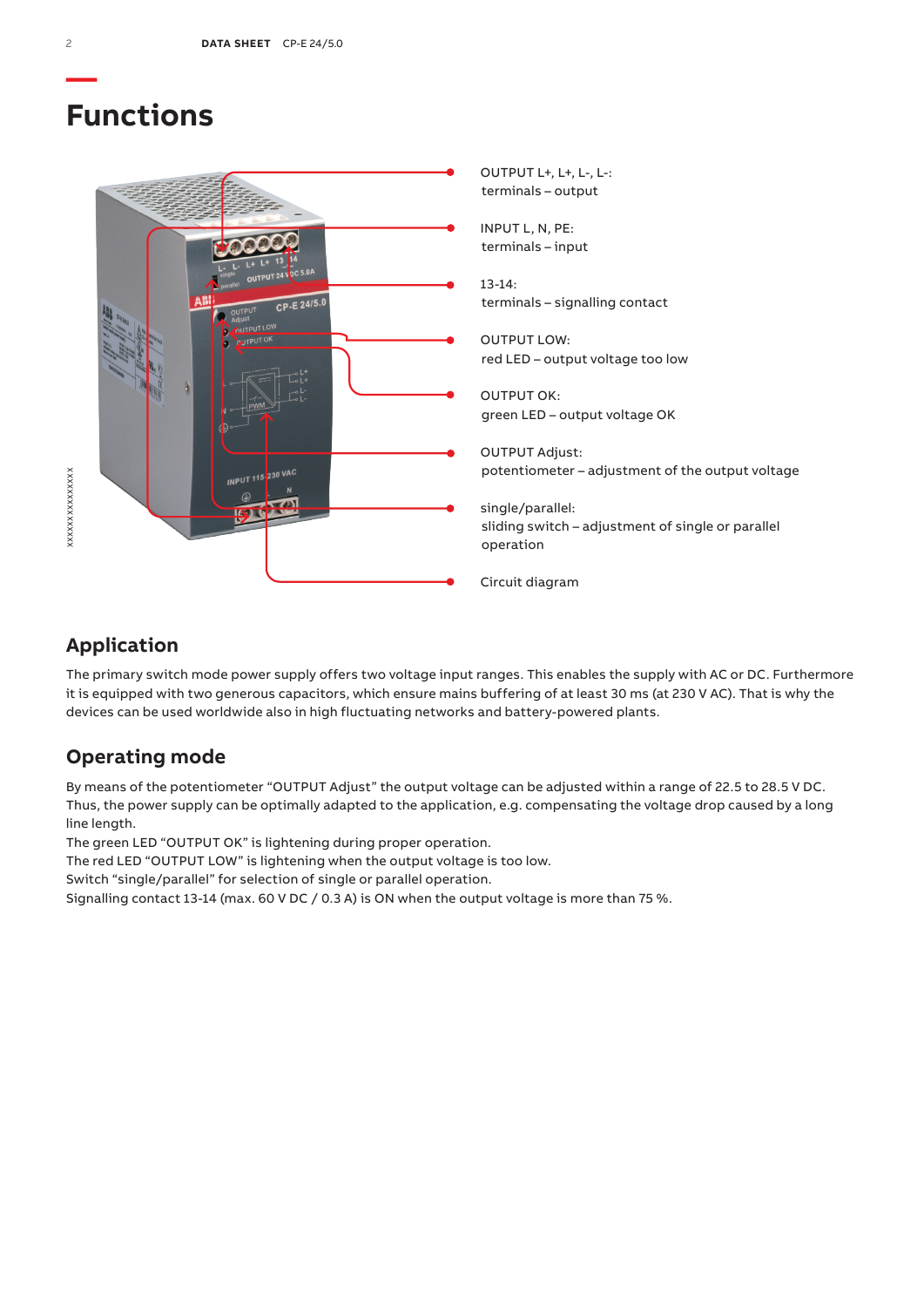## **Installation**

### **Mounting**

The switch mode power supply can be snapped on a DIN rail according to IEC/EN 60715 as shown in the accompanying picture. For that the device is set with its mounting rail slide on the upper edge of the mounting rail and locked by lifting it downwards.



## **Demounting**

Remove the switch mode power supply as shown in the accompanying picture. For that the latching lever is pulled downwards by means of the screwdriver. Alternatively you can press the unlock button to release the device. Then in both cases the device can be unhinged from the mounting rail edge and removed.



## **Mounting position**

The devices have to be mounted horizontally with the input terminals on the bottom. In order to ensure a sufficient convection, the minimum distance to other modules should not be less than 25 mm in vertical and horizontal direction.

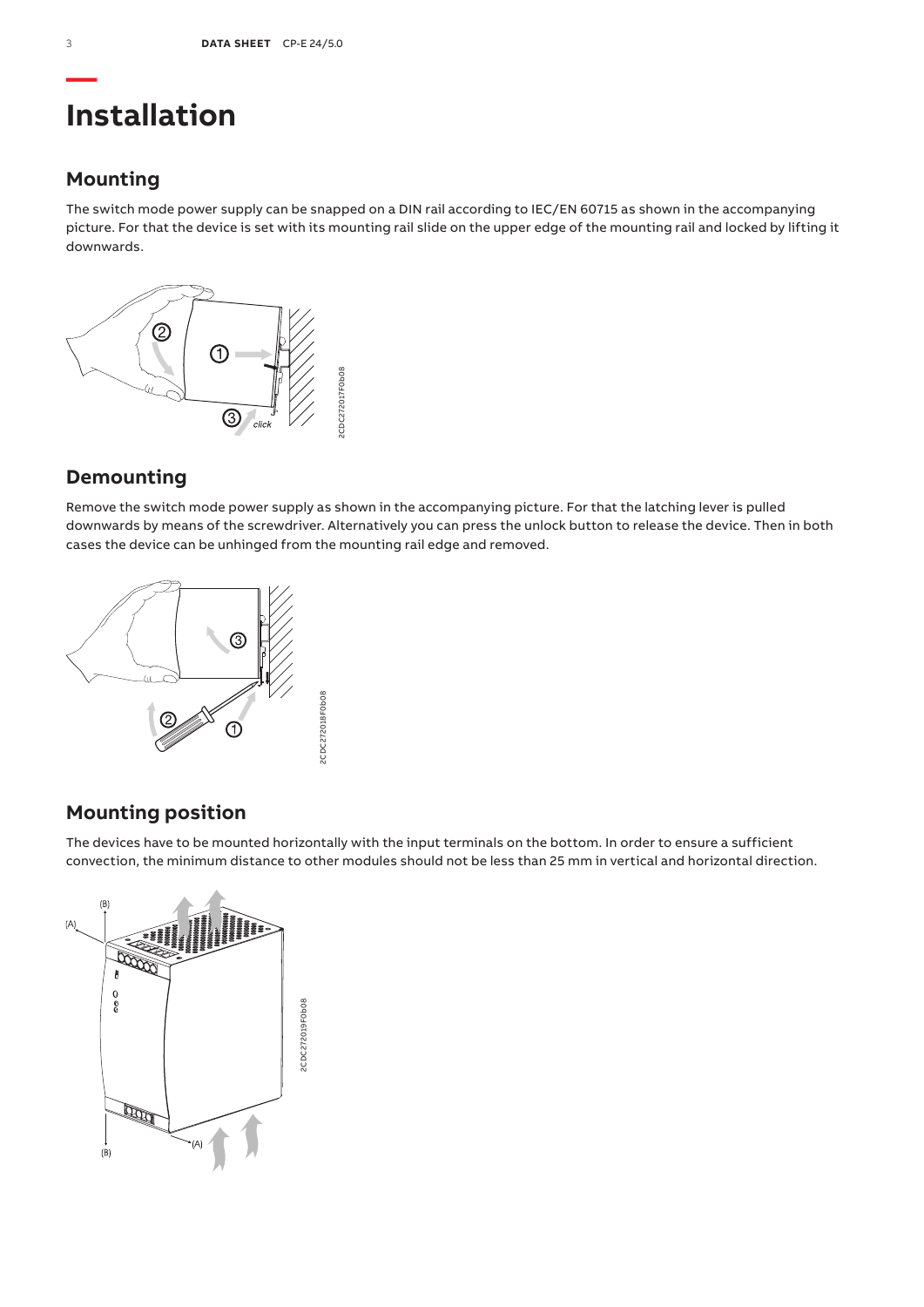## **Electrical connection**

Connect the input terminals L and N. The protective earth conductor PE must be connected. The installation must be executed acc. to EN 62368-1, provide a suitable disconnecting device (e. g. line protection switch) in the supply line. The input side is protected by an internal input fuse.

Rate the lines for the maximum output current (considering the short-circuit current) or provide a separate fuse protection. We recommend to choose the cable section as large as possible in order to minimize voltage drops. Observe the polarity. The device is overload, short-circuit and open-circuit proof. The secondary side of the power supply unit is electrically isolated from the input and internally not earthed (SELV) and can therefore be earthed by the user according to the needs with L+ or L- (PELV).

### **Connection diagram**

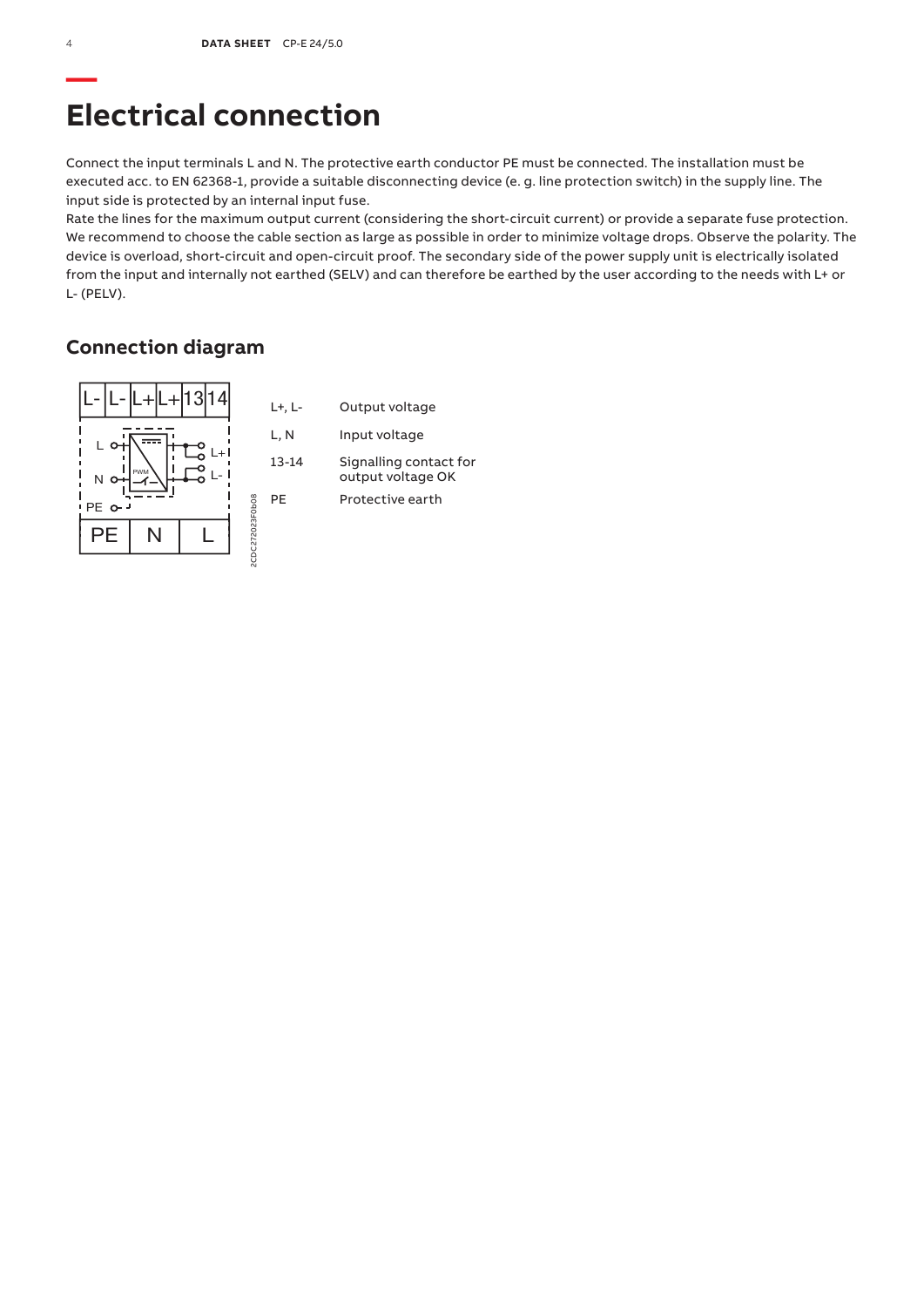# **— Safety instructions and warnings**



### **In operation pay attention to:**

- Do not modify the installation (primary and secondary side)! High current! Risk of electric arcs and electric shock (danger to life)!
	- Risk of burns: Depending on the operation conditions the housing can become hot.
- The device contains no user serviceable parts. In any case of device malfunction please send the unit back to manufacturer.

The device must be installed by qualified persons only and in accordance with the specific national regulations (e. g. VDE, etc.).

The CP-E power supplies are chassis-mounted units. It is maintenance-free and does not contain any integral setting elements and should therefore not be opened.



- Read the operating and installation instructions carefully and completely!
- Disconnect the system from the supply network and protect against switching on!



### **CAUTION**

Improper installation/operation may impair safety of personnel and cause operational difficulties or destruction of the unit.



### **WARNING**

### **Before start of operation the following must be ensured:**

- Connection to mains or DC supply according to the specific national regulations for class of protection I. Power supply cables and unit must be sufficiently fused. A disconnecting device has to be provided for the end product to disengage unit and supply cables from supply mains if required.
- Rate the output lines for the output current of the power supply and connect them with the correct polarity.
- In order to ensure sufficient convection the distance to the other devices has to be considered.



## **WARNING**

### **Danger to life!**

Never carry out work when voltage is present. The power supply contains components with high stored energy and circuits with high voltage! Do not introduce any objects into the unit and do not open the unit. With some units of this range the output is capable of providing hazardous energy. Ensure that the service personnel is protected against inadvertent contact with parts carrying energy. If the internal fuse is blown most probably the device is defect. In this case an examination of the device by the manufacturer is necessary.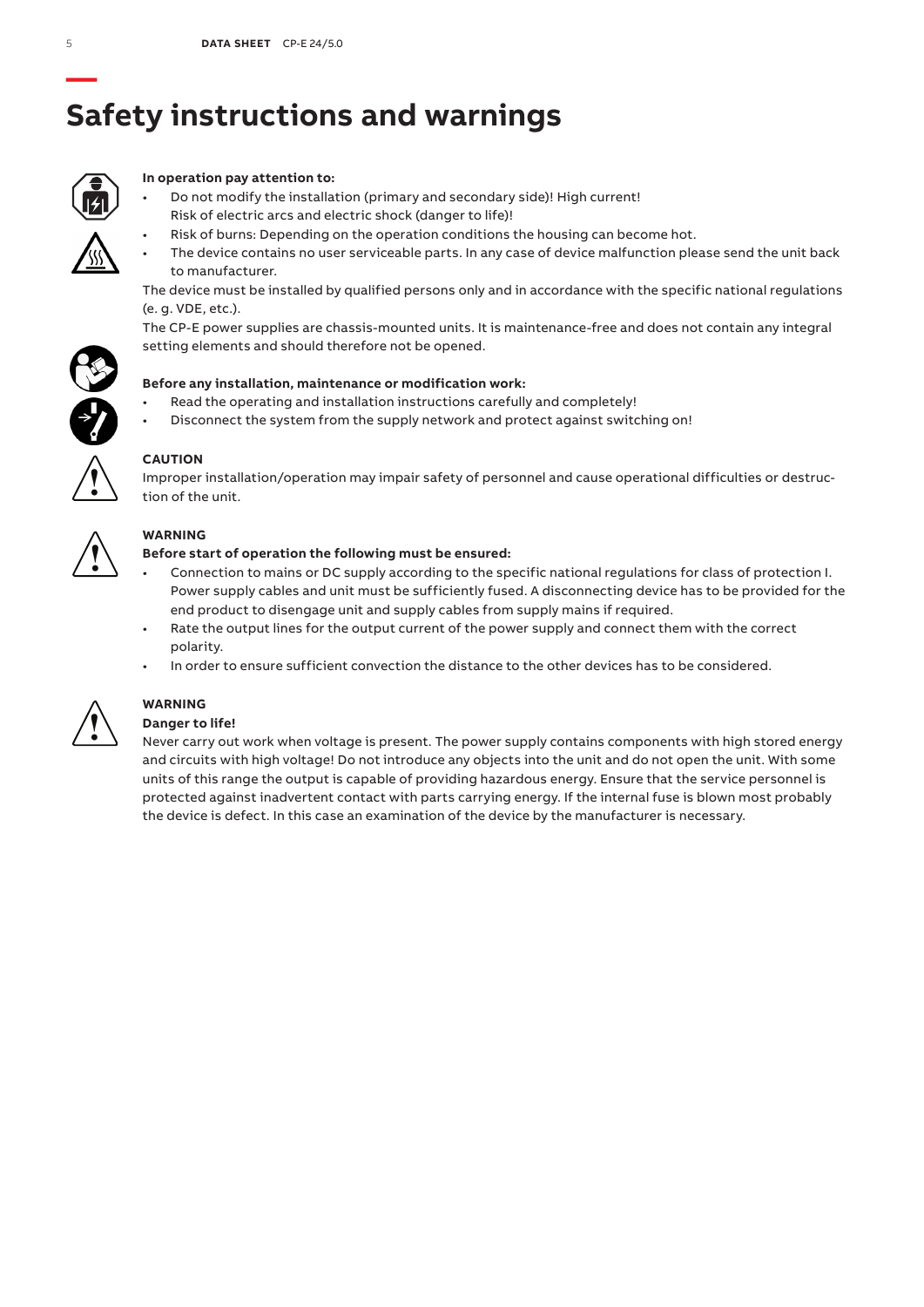# **Technical data**

Data at  $T_a$  = 25 °C, U<sub>in</sub> = 230 V AC and rated values, unless otherwise indicated

### **Input circuits**

| <b>Supply circuits</b>              |                |                               |
|-------------------------------------|----------------|-------------------------------|
| Rated input voltage U <sub>in</sub> | L,N            | 115 / 230 V AC<br>auto select |
| Input voltage range                 | AC             | 90-132 V, 180-264 V           |
|                                     | DC.            | 210-375V                      |
| Frequency range                     | AC             | 47-63 Hz                      |
| Typical input current               | at 115 V AC    | 2.2A                          |
|                                     | at 230 V AC    | 0.83A                         |
| Typical power consumption           |                | 140W                          |
| Inrush current limiting             | at 115 V AC    | 24 A (max. 5 ms)              |
|                                     | at 230 V AC    | 48 A (max. 5 ms)              |
| Discharge current                   | input / output | 0.25mA                        |
|                                     | input / $PE$   | 3.5 <sub>m</sub> A            |
| Power failure buffering time        | at 115 V AC    | min.25 ms                     |
|                                     | at 230 V AC    | min.30 ms                     |
| Internal input fuse                 |                | 3.15 A slow-acting / 250 V AC |
| Power factor correction (PFC)       |                | yes, passive, 0.7             |

### **— User interface**

| Indication of operational states |                      |                           |  |
|----------------------------------|----------------------|---------------------------|--|
| Output voltage                   | OUTPUT OK: green LED | L: output voltage OK      |  |
|                                  | OUTPUT LOW: red LED  | L: output voltage too low |  |

### **Output circuit**

**—**

| Rated output voltage                                    | L+, L+, L-, L-                                             | 24 V DC                                                                        |
|---------------------------------------------------------|------------------------------------------------------------|--------------------------------------------------------------------------------|
| Tolerance of the output voltage                         |                                                            | $0+1$ %                                                                        |
| Adjustment range of the output voltage                  |                                                            | 22.5-28.5 V DC                                                                 |
| Rated output power                                      |                                                            | 120W                                                                           |
| Rated output current I,                                 | $T_s \leq 60 °C$                                           | 5 A                                                                            |
| Derating of the output current                          | 60 °C < T <sub>a</sub> $\leq$ 70 °C                        | $2.5\%$ /°C                                                                    |
| Signalling contact for output voltage OK                | $13 - 14$                                                  | solid-state (max. 60 V DC, 0.3 A)                                              |
| Minimum fuse rating to achieve short-circuit protection | $13 - 14$                                                  | $\geq$ 60 V DC, $\leq$ 0.3 A fast-acting                                       |
| Maximum deviation with                                  | load change statical                                       | ±1 % (single mode)<br>±5 % (parallel mode)                                     |
|                                                         | change of output voltage within the<br>input voltage range | ±0.5%                                                                          |
| Control time                                            |                                                            | < 2 ms                                                                         |
| Starting time after applying                            | at I,                                                      | max.1s                                                                         |
| the supply voltage                                      | with 3500 DF                                               | max. 1.5 s                                                                     |
| Rise time                                               | at I,                                                      | max. 150 ms                                                                    |
|                                                         | with 3500 µF                                               | max. 500 ms                                                                    |
| Fall time                                               |                                                            | max. 150 ms                                                                    |
| Residual ripple and switching peaks<br>$BW = 20 MHz$    |                                                            | 50 mV                                                                          |
| Parallel connection                                     |                                                            | configurable, to increase power, up to 3 devices,<br>min. 0.1 l, - max. 0.9 l, |
| Series connection                                       |                                                            | yes, to increase voltage, max. 2 devices                                       |
| Resistance to reverse feed                              |                                                            | max. 35 V DC                                                                   |

**—**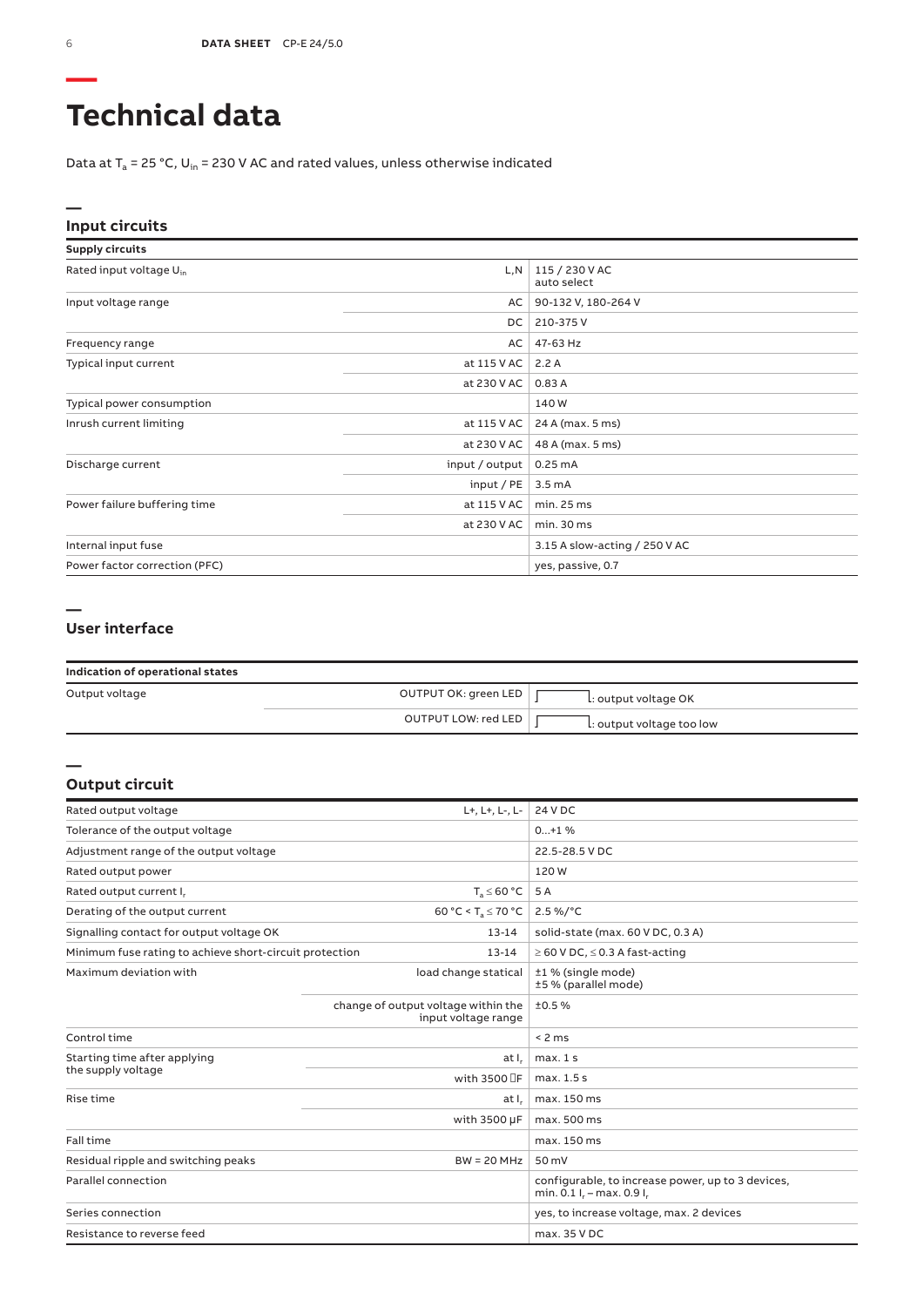### **Output circuit – no-load, overload and short-circuit behaviour**

| Characteristic curve of output | U/I characteristic curve                |
|--------------------------------|-----------------------------------------|
| Short-circuit protection       | continuous short-circuit proof          |
| Short-circuit behaviour        | continuation with output power limiting |
| Overload protection            | output power limiting                   |
| No-load protection             | continuous no-load stability            |
| Starting of capacitive loads   | 3500 µF                                 |

#### **—**

### **General data**

| Power dissipation                    |                       | typ. 20 W                                                              |
|--------------------------------------|-----------------------|------------------------------------------------------------------------|
| Efficiency                           |                       | typ. 86 %                                                              |
| Duty time                            |                       | 100 %                                                                  |
| Dimensions ( $W \times H \times D$ ) |                       | 63.2 x 123.6 x 123.6 mm<br>$(2.49 \times 4.87 \times 4.87 \text{ in})$ |
| Weight                               |                       | 1 kg (2.20 lb)                                                         |
| Material of housing                  |                       | Plastic                                                                |
| Mounting                             |                       | DIN rail (IEC/EN 60715), snap-on mounting without any tool             |
| Mounting position                    |                       | horizontal                                                             |
| Minimum distance to other units      | horizontal / vertical | 25 mm / 25 mm (0.98 in / 0.98 in)                                      |
| Degree of protection                 | housing / terminals   | IP20 / IP20                                                            |
| <b>Protection class</b>              |                       |                                                                        |

**—**

### **Electrical connection – input circuit / output circuit**

| Connecting capacity | fine-strand with wire end ferrule $\vert$ 0.2-4 mm <sup>2</sup> (24-11 AWG) |                                        |
|---------------------|-----------------------------------------------------------------------------|----------------------------------------|
|                     | fine-strand without wire end ferrule                                        |                                        |
|                     | rigid                                                                       | 0.2-6 mm <sup>2</sup> (24-10 AWG       |
| Stripping length    |                                                                             | 8 mm (0.31 in)                         |
| Tightening torque   |                                                                             | 1.0 Nm (9 lb.in) / 0.62 Nm (5.5 lb.in) |

#### **— Environmental data**

| Ambient temperature range                 |         | operation   -35+70 °C (-31+158 °F)                             |
|-------------------------------------------|---------|----------------------------------------------------------------|
|                                           |         | rated load   -35+60 °C (-31+140 °F)                            |
|                                           | storage | $-40+85 °C (-40+185 °F)$                                       |
| Damp heat                                 |         | 95 % RH, without condensation                                  |
| Vibration (sinusoidal) (IEC/EN 60068-2-6) |         | 10-500 Hz, 2 G, along X, Y, Z each axis, 60 min, for each axis |
| Shock (half-sine) (IEC/EN 60068-2-27)     |         | 15 G, 11 ms, 3 axis, 6 faces, 3 times for each face            |

**Isolation data**

| Rated insulation voltage U <sub>i</sub> | input / output $\vert$ 3 kV AC            |                                     |
|-----------------------------------------|-------------------------------------------|-------------------------------------|
|                                         | input / $PE$   1.5 kV AC                  |                                     |
|                                         |                                           | output / PE   0.5 kV AC; 0.71 kV DC |
|                                         | signalling contact / PE $\vert$ 0.5 kV DC |                                     |
| Pollution degree                        |                                           |                                     |
| Overvoltage category                    |                                           | $\mathbf{H}$                        |

**—**

**—**

### **Standards / Directives**

| Standards              | IEC/EN 62368-1     |
|------------------------|--------------------|
| Low Voltage Directive  | 2014/35/EU         |
| Protective low voltage | SELV (IEC 60950-1) |
| <b>EMC Directive</b>   | 2014/30/EU         |
| <b>RoHS Directive</b>  | 2011/65/EU         |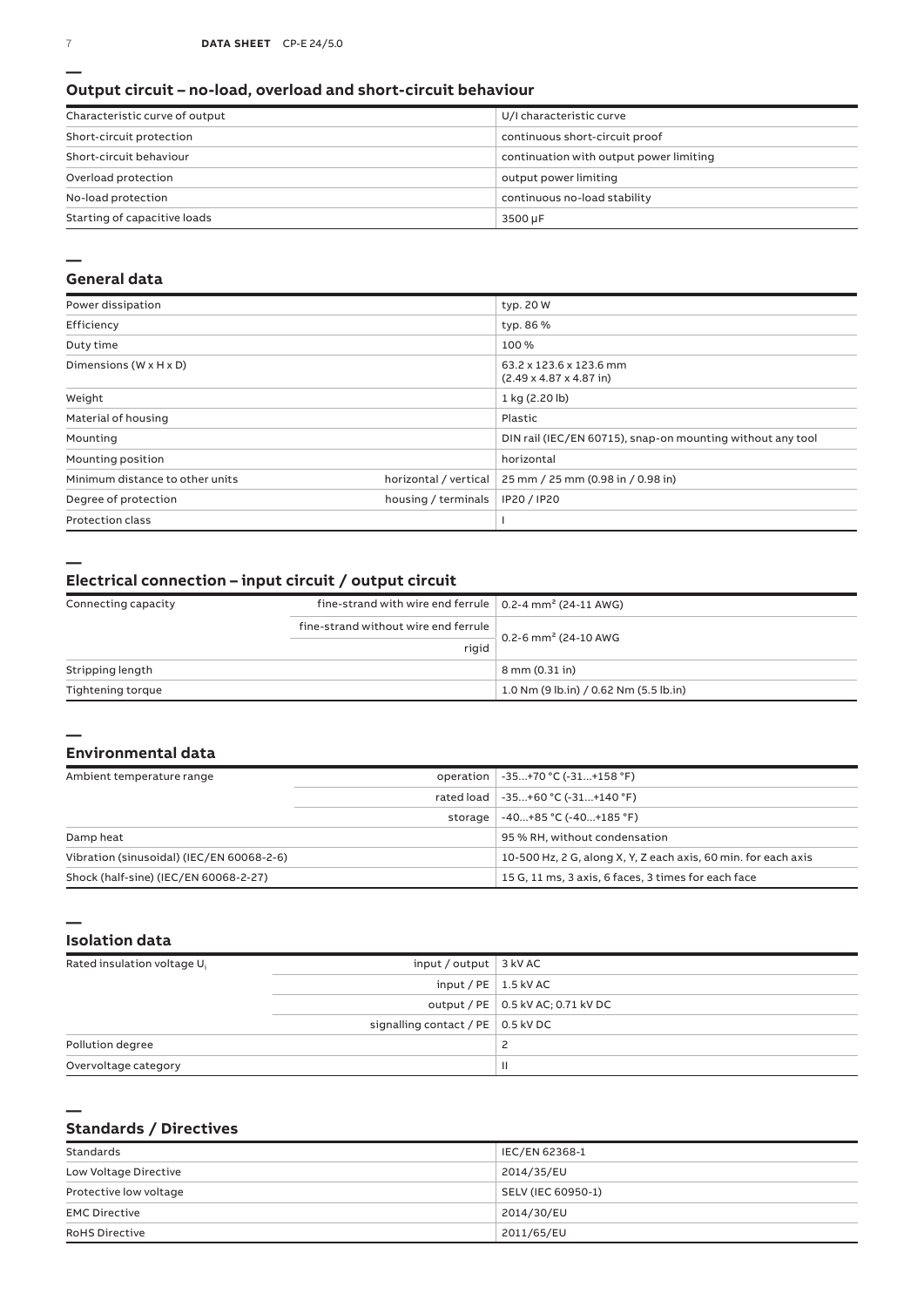### **Electromagnetic compatibility**

| Interference immunity to                                     |                        | IEC/EN 61000-6-2                                                |
|--------------------------------------------------------------|------------------------|-----------------------------------------------------------------|
| electrostatic discharge                                      | IEC/EN 61000-4-2       | Level 4 (air discharge 15 kV / contact discharge 8 kV)          |
| radiated, radio-frequency,<br>electromagnetic field          | IEC/EN 61000-4-3       | Level 3 (10 V/m)                                                |
| electrical fast transient / burst                            | IEC/EN 61000-4-4       | Level 4 (4 kV / 5 kHz)                                          |
| surge                                                        | IEC/EN 61000-4-5       | L-L Level 3 (2 kV) / L-PE Level 4 (4 kV)                        |
| conducted disturbances, induced by<br>radio-frequency fields | IEC/EN 61000-4-6       | Level 3 (10 V)                                                  |
| power frequency magnetic fields                              | IEC/EN 61000-4-8       | Level 4 (30 A/m)                                                |
| voltage dips, short interruptions<br>and voltage variations  | IEC/EN 61000-4-11      | dip: >95 % 10 ms / >30 % 500 ms<br>interruptions: >95 % 5000 ms |
| Interference emission                                        |                        | IEC/EN 61000-6-3                                                |
| high-frequency radiated                                      | IEC/CISPR 22, EN 55022 | Class B                                                         |
| high-frequency conducted                                     | IEC/CISPR 22, EN 55022 | Class B                                                         |
| limits for harmonic current emissions                        | IEC/EN 61000-3-2       | Class D                                                         |

# **Technical diagrams**

## **Output behaviour**



**Characteristic curve of output at Ta = 25 °C**

The switch mode power supply CP-E 24/5.0 is able to supply at 24 V DC output voltage and

• at an ambient temperature of:

≤ 60 °C a continuous output current of approx. 5 A

• at ambient temperatures of:

60 °C <  $T_a \le 70$  °C the output power has to be reduced by 2.5 % per °C temperature increase.

If the switch mode power supply is loaded with an output current > 5 A, the operating point is passing through the U/I characteristic curve shown.

**—**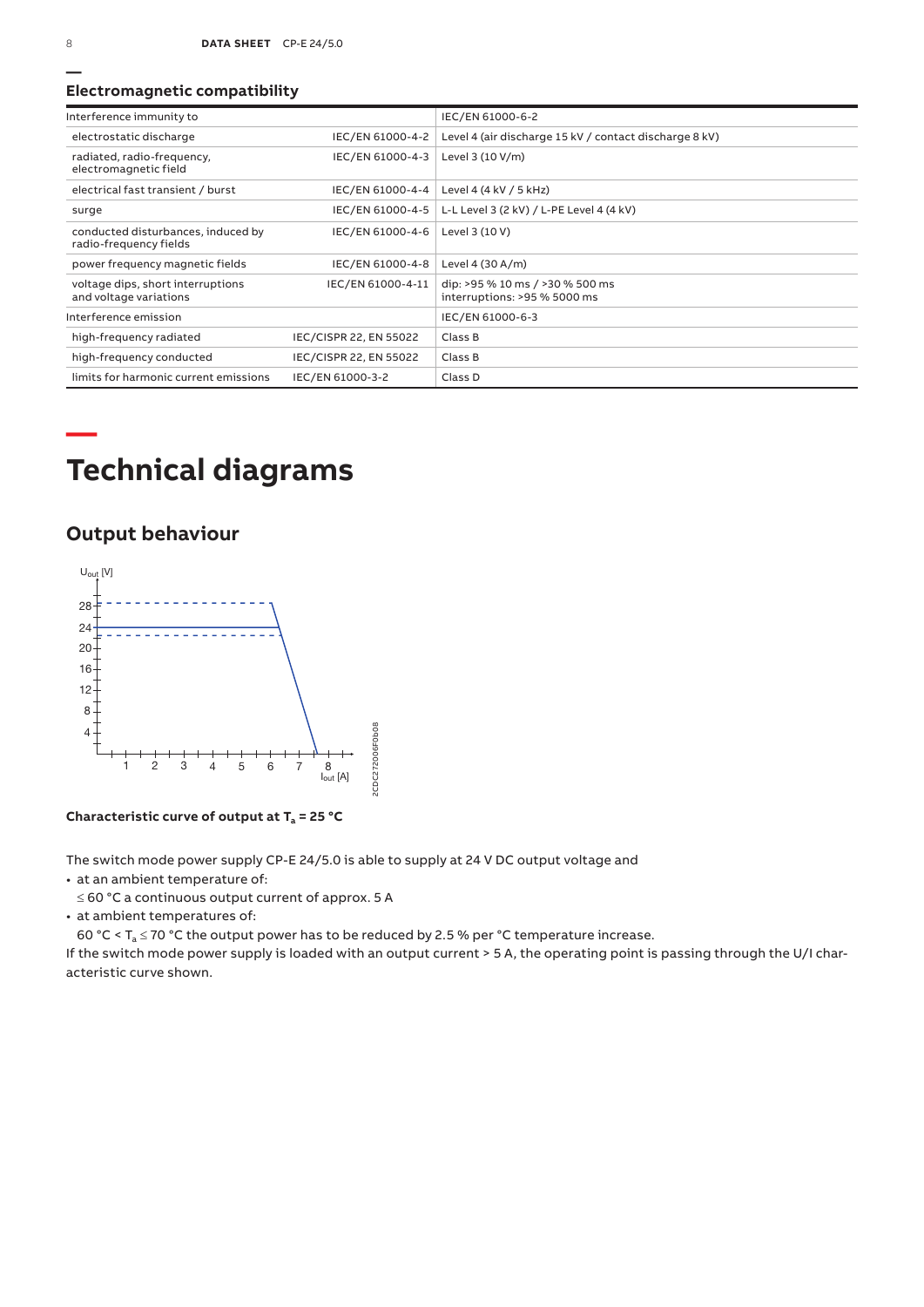## **Temperature behaviour**



**Characteristic curve of temperature at rated load**



in mm [inches]





## **Dimensions accessories**

in mm [inches]



**CP-A RU**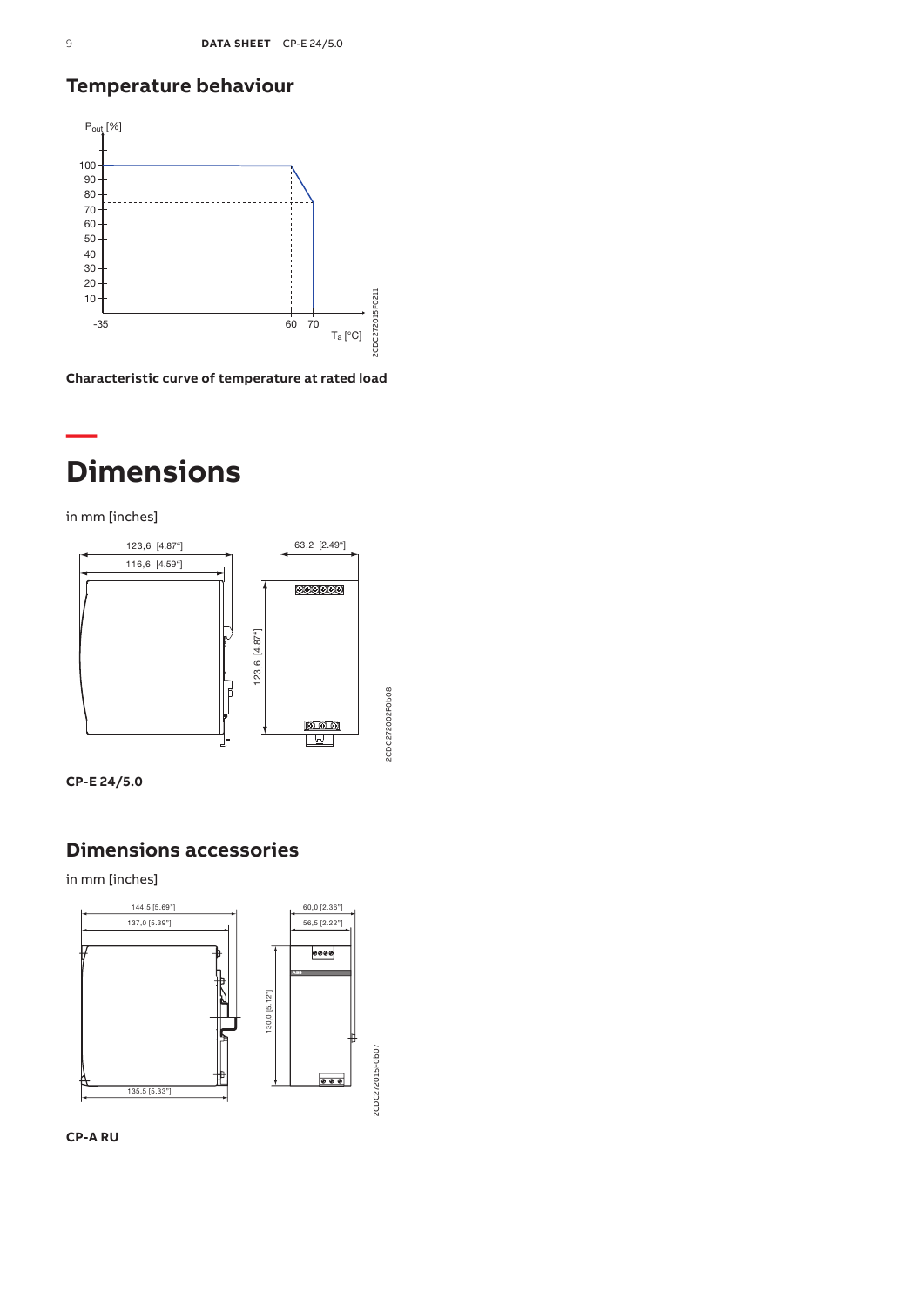# **Further documentation**

| Document title                 | Document type       | Document number    |
|--------------------------------|---------------------|--------------------|
| Electronic Products and Relays | Technical cataloque | 2CDC 110 004 C02xx |
| Power Supply Units             | Application manual  | 2CDC 114 048 M020x |
| Redundancy unit CP-A RU        | Data sheet          | 2CDC 114 036 D0202 |

You can find the documentation on the internet at www.abb.com/lowvoltage -> Automation, control and protection -> Power supplies.

# **— CAD system files**

You can find the CAD files for CAD systems at http://abb-control-products.partcommunity.com -> Low Voltage Products & Systems -> Control Products -> Power Supplies.